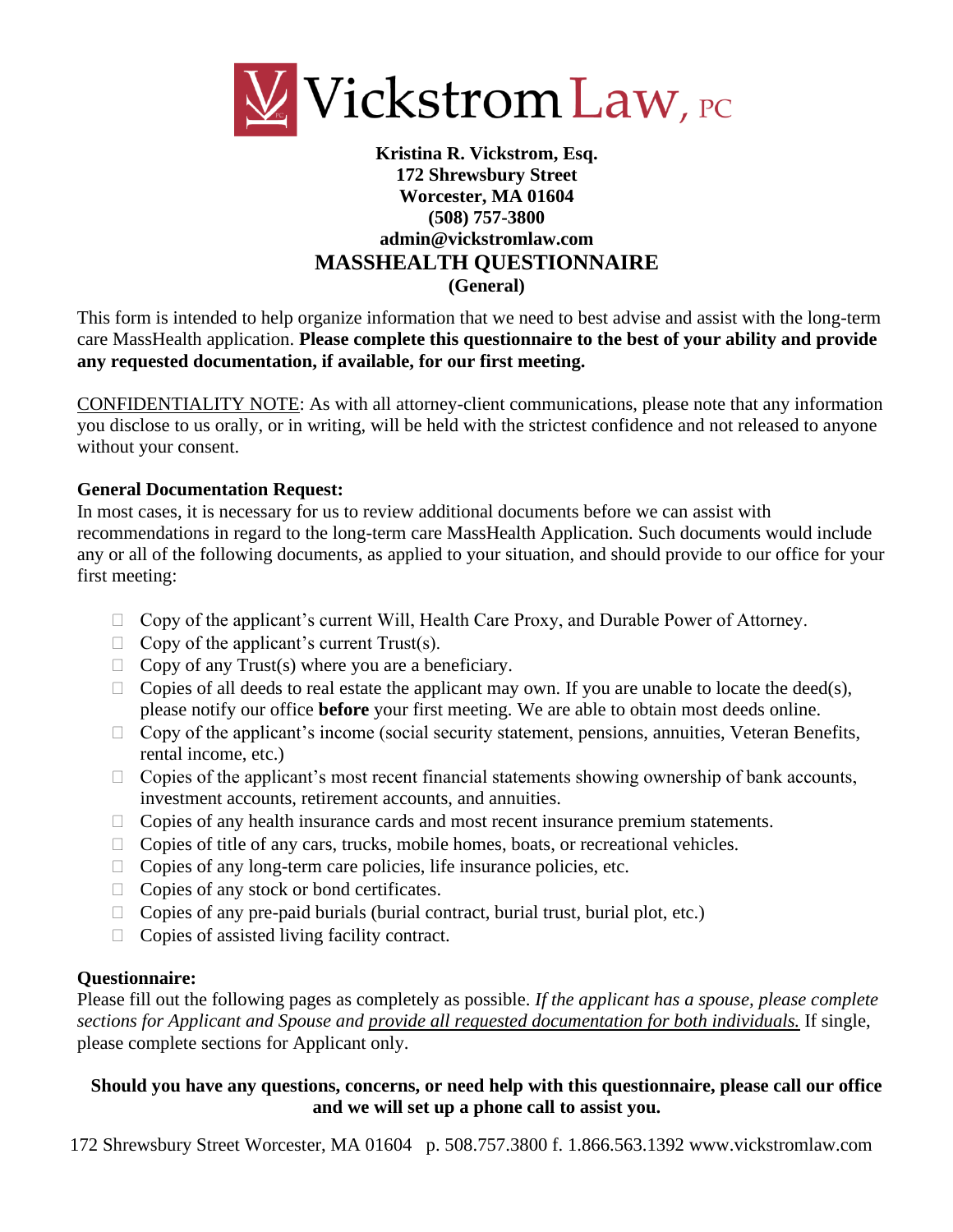# **PERSONAL INFORMATION**

| <b>Applicant:</b><br>Full Legal Name:       |            |                |                                                                                                                      |         |       |                                          |
|---------------------------------------------|------------|----------------|----------------------------------------------------------------------------------------------------------------------|---------|-------|------------------------------------------|
| Also known as:                              |            |                |                                                                                                                      |         |       |                                          |
| Date of Birth:                              |            |                | (Name(s) used to title accounts, property, maiden name, etc.)                                                        |         |       |                                          |
| Social Security #:                          |            |                | <u> 1989 - Johann Barn, mars eta bat erroman erroman erroman erroman erroman erroman erroman erroman erroman err</u> |         |       |                                          |
| <b>US</b> Citizen:                          | Yes        | No             |                                                                                                                      |         |       |                                          |
| Health:                                     |            |                |                                                                                                                      |         |       |                                          |
| Address:                                    |            |                |                                                                                                                      |         |       |                                          |
|                                             |            |                | City:                                                                                                                |         |       | State: <u>_____</u> Zip-code: _______    |
| Name of Facility:<br>(if applicable)        |            |                | <u> 1989 - Johann Stoff, amerikansk politiker (d. 1989)</u>                                                          |         |       |                                          |
| Home Phone #:                               |            |                |                                                                                                                      |         |       |                                          |
| U.S. Veteran:                               | Yes        | N <sub>0</sub> | Dates of Service:                                                                                                    |         |       |                                          |
| Prior Marriage(s):                          | <b>Yes</b> | N <sub>o</sub> | Ended in:                                                                                                            | Divorce | Death |                                          |
| Spouse (if applicable):<br>Full Legal Name: |            |                |                                                                                                                      |         |       |                                          |
| Also known as:                              |            |                |                                                                                                                      |         |       |                                          |
| Date of Birth:                              |            |                | (Name(s) used to title accounts, property, maiden name, etc.)                                                        |         |       |                                          |
| Social Security #:                          |            |                |                                                                                                                      |         |       |                                          |
| <b>US</b> Citizen:                          | Yes        | No             |                                                                                                                      |         |       |                                          |
| Health:                                     |            |                |                                                                                                                      |         |       |                                          |
| Address:                                    |            |                |                                                                                                                      |         |       |                                          |
|                                             |            |                | City: $\qquad \qquad$                                                                                                |         |       | State: <u>______</u> Zip-code: _________ |
| Name of Facility:<br>(if applicable)        |            |                |                                                                                                                      |         |       |                                          |
| Home Phone #:                               |            |                |                                                                                                                      |         |       |                                          |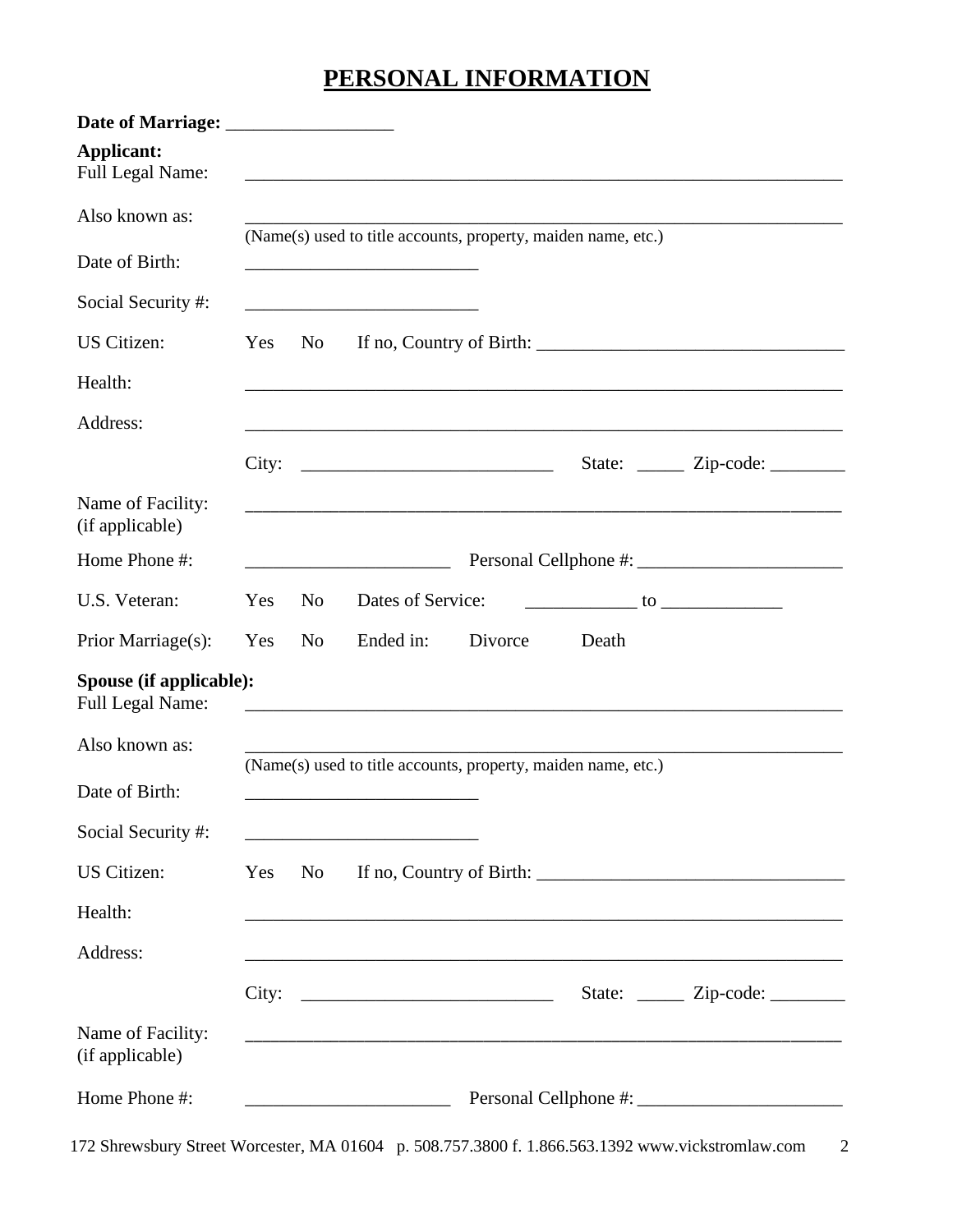| Spouse continued (if applicable): |  |  |                          |         |        |  |
|-----------------------------------|--|--|--------------------------|---------|--------|--|
| U.S. Veteran:                     |  |  | Yes No Dates of Service: |         |        |  |
| Prior Marriage(s): Yes No         |  |  | Ended in:                | Divorce | Death. |  |

## **FINANCIAL INFORMATION**

**Income**

| <b>Source</b>              | <b>Applicant</b> | <b>Spouse</b> |
|----------------------------|------------------|---------------|
| <b>Annual Salary</b>       |                  |               |
| Pensions - Total Monthly   |                  |               |
| Social Security - Monthly  |                  |               |
| $Disability - Monthly$     |                  |               |
| Rental Income – Monthly    |                  |               |
| Veteran Benefits - Monthly |                  |               |
| Other:                     |                  |               |
| Other:                     |                  |               |

| <b>Financial Advisor:</b><br>Company: |                                                                                  |                               |                             |
|---------------------------------------|----------------------------------------------------------------------------------|-------------------------------|-----------------------------|
| <b>Advisor Name:</b>                  | ,我们也不会有什么。""我们的人,我们也不会有什么?""我们的人,我们也不会有什么?""我们的人,我们也不会有什么?""我们的人,我们也不会有什么?""我们的人 |                               |                             |
| <b>Mailing Address:</b>               |                                                                                  |                               |                             |
|                                       | City:                                                                            | State: <u>_____</u> Zip-code: | <u> 1999 - Jan Jan Jawa</u> |
| Phone #:                              |                                                                                  |                               |                             |
| Email:                                |                                                                                  |                               |                             |
| <b>Accountant:</b><br>Company:        |                                                                                  |                               |                             |
| <b>Advisor Name:</b>                  |                                                                                  |                               |                             |
| <b>Mailing Address:</b>               | <u> 1980 - John Stoff, amerikansk politiker (d. 1980)</u>                        |                               |                             |
|                                       | City:                                                                            | State: <u>_____</u> Zip-code: |                             |
| Phone #:                              |                                                                                  |                               |                             |
| Email:                                |                                                                                  |                               |                             |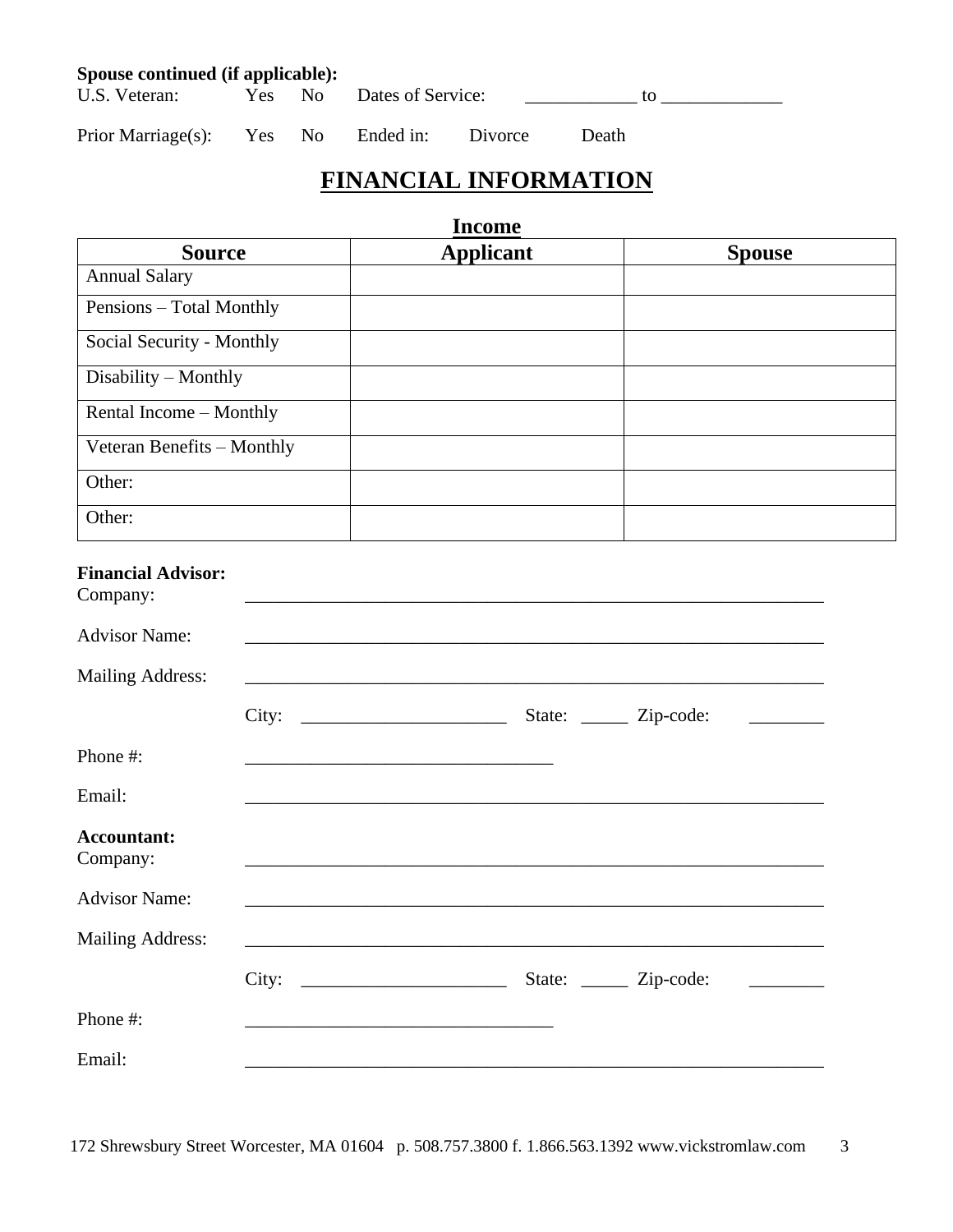| <b>Life Insurance Agent:</b><br>Company: |       |                                                          |                          |  |
|------------------------------------------|-------|----------------------------------------------------------|--------------------------|--|
| <b>Advisor Name:</b>                     |       |                                                          |                          |  |
| <b>Mailing Address:</b>                  |       |                                                          |                          |  |
|                                          | City: | <u> 1980 - Jan Stein Stein, fransk politik (f. 1980)</u> | State: <u>Zip-code</u> : |  |
| Phone #:                                 |       |                                                          |                          |  |
| Email:                                   |       |                                                          |                          |  |

**\*We will contact your advisors only with your consent and only if needed to coordinate aspects of the Applicant's and/or Spouse's financial planning.**

**Assets**

**Cash Accounts:** Checking Accounts, Savings Accounts, Certificates of Deposits (CDs), Money Market Accounts, Cash Management Accounts, Etc.

| <b>Financial Institution</b><br>(Bank, Credit Unions,<br>etc.) | <b>Account Type</b> | <b>Owners</b><br>(Applicant,<br>Spouse, or Both,<br>Other) | <b>Beneficiary/Payable</b><br>on Death<br><b>Designation? Y/N</b><br>Who? | <b>Estimated</b><br><b>Balance</b> |
|----------------------------------------------------------------|---------------------|------------------------------------------------------------|---------------------------------------------------------------------------|------------------------------------|
|                                                                |                     |                                                            |                                                                           |                                    |
|                                                                |                     |                                                            |                                                                           |                                    |
|                                                                |                     |                                                            |                                                                           |                                    |
|                                                                |                     |                                                            |                                                                           |                                    |
|                                                                |                     |                                                            |                                                                           |                                    |
|                                                                |                     |                                                            |                                                                           |                                    |
|                                                                |                     |                                                            |                                                                           |                                    |
|                                                                |                     |                                                            |                                                                           |                                    |
|                                                                |                     |                                                            |                                                                           |                                    |

**\***If you need additional space, please continue on a separate sheet following the same format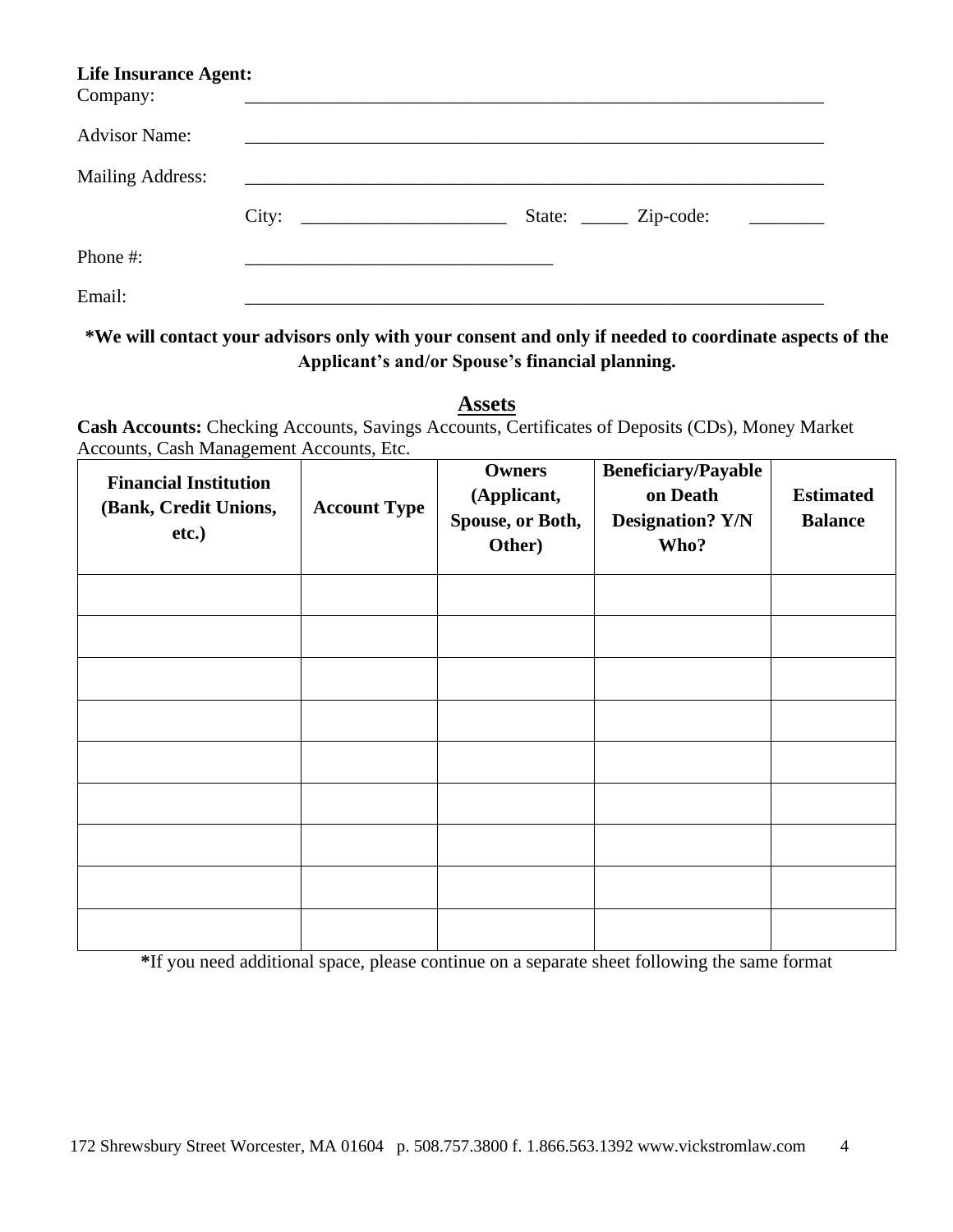#### **Retirement Plans:** 401K, Individual Retirement Accounts (IRAs), etc.

| <b>Financial Institution</b><br>(Bank, Credit Unions,<br>$etc.$ ) | <b>Account Type</b> | <b>Owners</b><br>(Applicant,<br>Spouse, or Both,<br>Other) | <b>Beneficiary/Payable</b><br>on Death<br><b>Designation? Y/N</b><br>Who? | <b>Estimated</b><br><b>Balance</b> |
|-------------------------------------------------------------------|---------------------|------------------------------------------------------------|---------------------------------------------------------------------------|------------------------------------|
|                                                                   |                     |                                                            |                                                                           |                                    |
|                                                                   |                     |                                                            |                                                                           |                                    |
|                                                                   |                     |                                                            |                                                                           |                                    |
|                                                                   |                     |                                                            |                                                                           |                                    |

**\***If you need additional space, please continue on a separate sheet following the same format

## **Broker Held Investments:**

| <b>Financial Institution</b><br>(Bank, Credit Unions,<br>etc.) | <b>Account Type</b> | <b>Owners</b><br>(Applicant,<br>Spouse, or Both,<br>Other) | <b>Beneficiary/Payable</b><br>on Death<br><b>Designation? Y/N</b><br>Who? | <b>Estimated</b><br><b>Balance</b> |
|----------------------------------------------------------------|---------------------|------------------------------------------------------------|---------------------------------------------------------------------------|------------------------------------|
|                                                                |                     |                                                            |                                                                           |                                    |
|                                                                |                     |                                                            |                                                                           |                                    |
|                                                                |                     |                                                            |                                                                           |                                    |
|                                                                |                     |                                                            |                                                                           |                                    |

**\***If you need additional space, please continue on a separate sheet following the same format

## **Stocks:**

| <b>Stock Name</b> | Number of<br><b>Shares</b> | Owners<br>(Applicant,<br>Spouse, or Both,<br>Other) | <b>Beneficiary/Payable</b><br>on Death<br><b>Designation? Y/N</b><br>Who? | <b>Estimated</b><br><b>Balance</b> |
|-------------------|----------------------------|-----------------------------------------------------|---------------------------------------------------------------------------|------------------------------------|
|                   |                            |                                                     |                                                                           |                                    |
|                   |                            |                                                     |                                                                           |                                    |
|                   |                            |                                                     |                                                                           |                                    |
|                   |                            |                                                     |                                                                           |                                    |

**\***If you need additional space, please continue on a separate sheet following the same format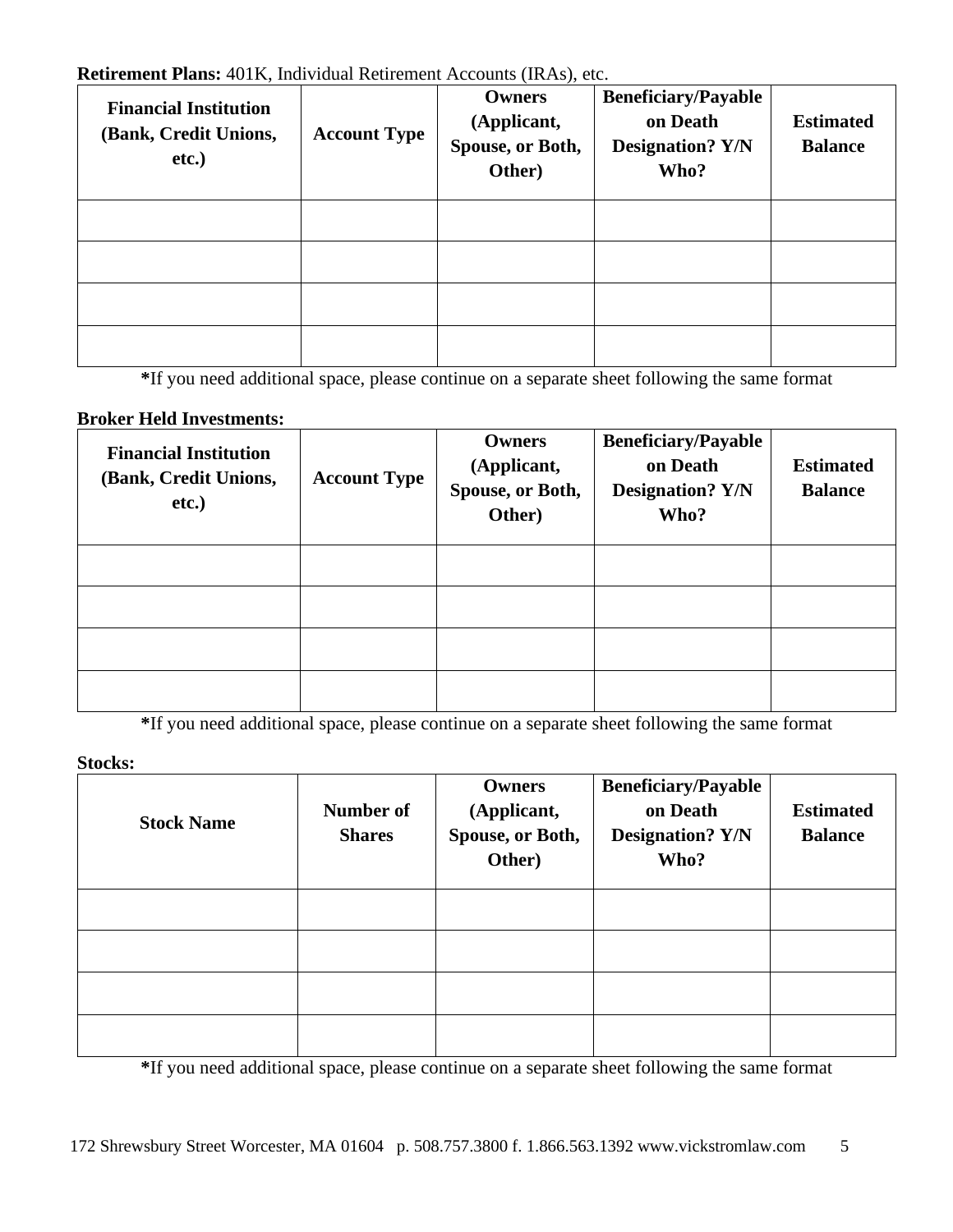**Bonds:** Savings Bonds, Treasury Bonds, etc.

| <b>Type of Bond</b> | Date<br><b>Purchased</b> | <b>Number</b><br>of Bonds | Owners<br>(Applicant,<br>Spouse, or Both,<br>Other) | <b>Beneficiary/Payable</b><br>on Death<br><b>Designation? Y/N</b><br>Who? | <b>Estimated</b><br><b>Balance</b> |
|---------------------|--------------------------|---------------------------|-----------------------------------------------------|---------------------------------------------------------------------------|------------------------------------|
|                     |                          |                           |                                                     |                                                                           |                                    |
|                     |                          |                           |                                                     |                                                                           |                                    |
|                     |                          |                           |                                                     |                                                                           |                                    |

**\***If you need additional space, please continue on a separate sheet following the same format

#### **Long-Term Care Insurance:** Insurance to assist paying for long-term care services

|                        | <b>Individual</b> |                    | <b>Daily Rate</b> |
|------------------------|-------------------|--------------------|-------------------|
| <b>Owner of Policy</b> | <b>Insured</b>    | <b>Beneficiary</b> | Coverage          |
|                        |                   |                    |                   |
|                        |                   |                    |                   |
|                        |                   |                    |                   |
|                        |                   |                    |                   |
|                        |                   |                    |                   |

**\***If you need additional space, please continue a separate sheet following the same format

## **Life Insurance:** Term Life, Whole Life, Group Life, Employer-Provided Life Insurance, etc.

|                                                                                  | Death Benefit: |
|----------------------------------------------------------------------------------|----------------|
| Owner: ___________________________________ Insured: ____________________________ |                |
|                                                                                  | Cash Value:    |
|                                                                                  |                |
| Type: Whole Term Employer Provided: Yes No                                       |                |
|                                                                                  | Death Benefit: |
|                                                                                  |                |
|                                                                                  | Cash Value:    |
|                                                                                  |                |
| Type: Whole Term Employer Provided: Yes No                                       |                |

**\***If you need additional space, please continue a separate sheet following the same format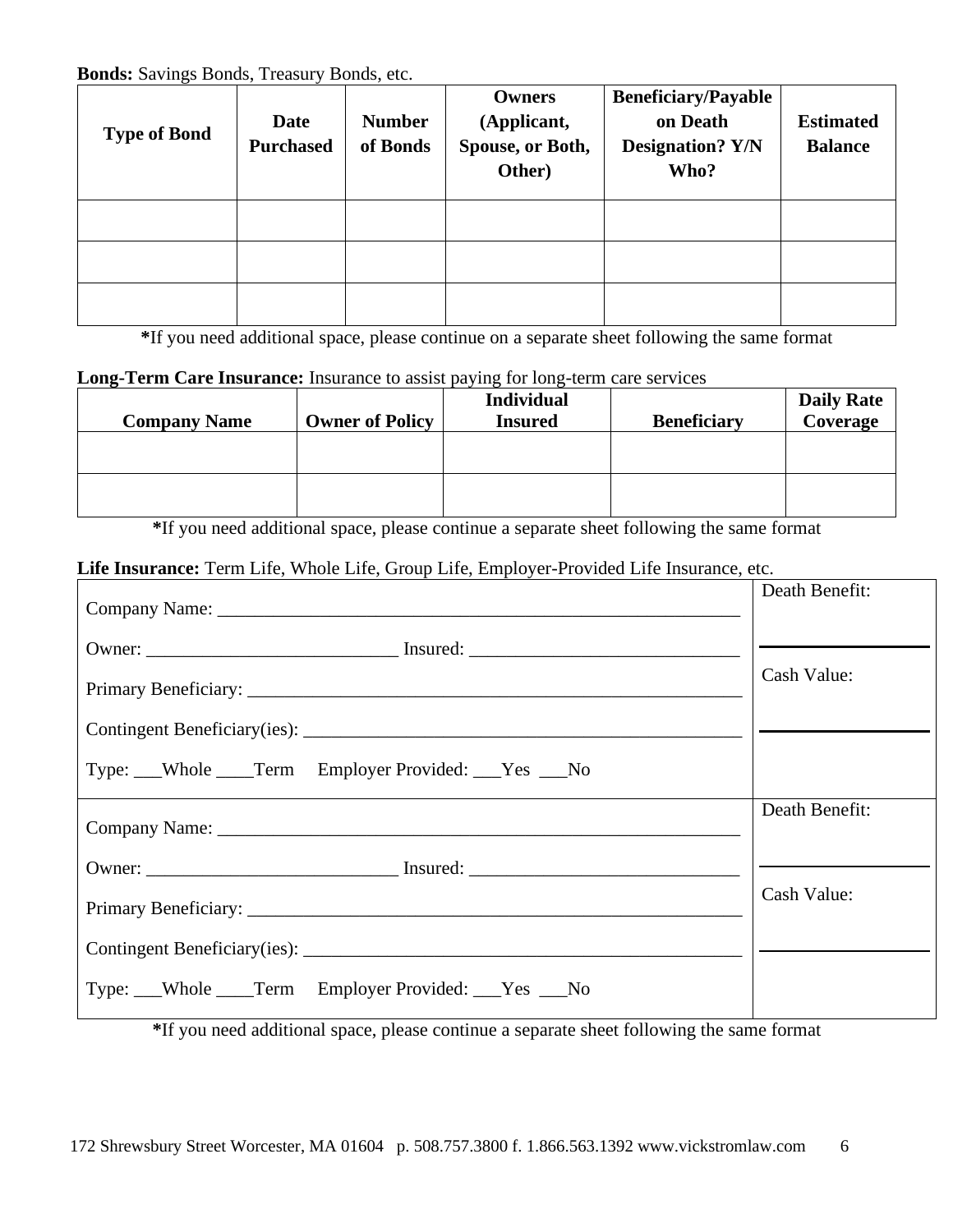### **Annuities:**

| <b>Estimated Value:</b> |
|-------------------------|
|                         |
| Within IRA:             |
|                         |
|                         |
| <b>Estimated Value:</b> |
|                         |
| Within IRA:             |
|                         |
|                         |

**\***If you need additional space, please continue on a separate sheet following the same format

 $\overline{\phantom{0}}$ 

**Real Estate**: Your Residence, Vacation Property, Rental Property, Business Property, Vacant Land, etc.

|                                                                      | <b>Estimated Value:</b> |
|----------------------------------------------------------------------|-------------------------|
|                                                                      |                         |
|                                                                      | Mortgage/Loan(s):       |
|                                                                      |                         |
| ___ Primary Residence ____ Second Home/Vacation ____ Rental Property |                         |
|                                                                      |                         |
|                                                                      | <b>Estimated Value:</b> |
|                                                                      |                         |
|                                                                      | Mortgage/Loan(s):       |
|                                                                      |                         |
| __ Primary Residence __ Second Home/Vacation __ Rental Property      |                         |
| Business Property ______ Vacant Land<br>$\frac{1}{2}$ Other:         |                         |

**\***If you need additional space, please continue on a separate sheet following the same format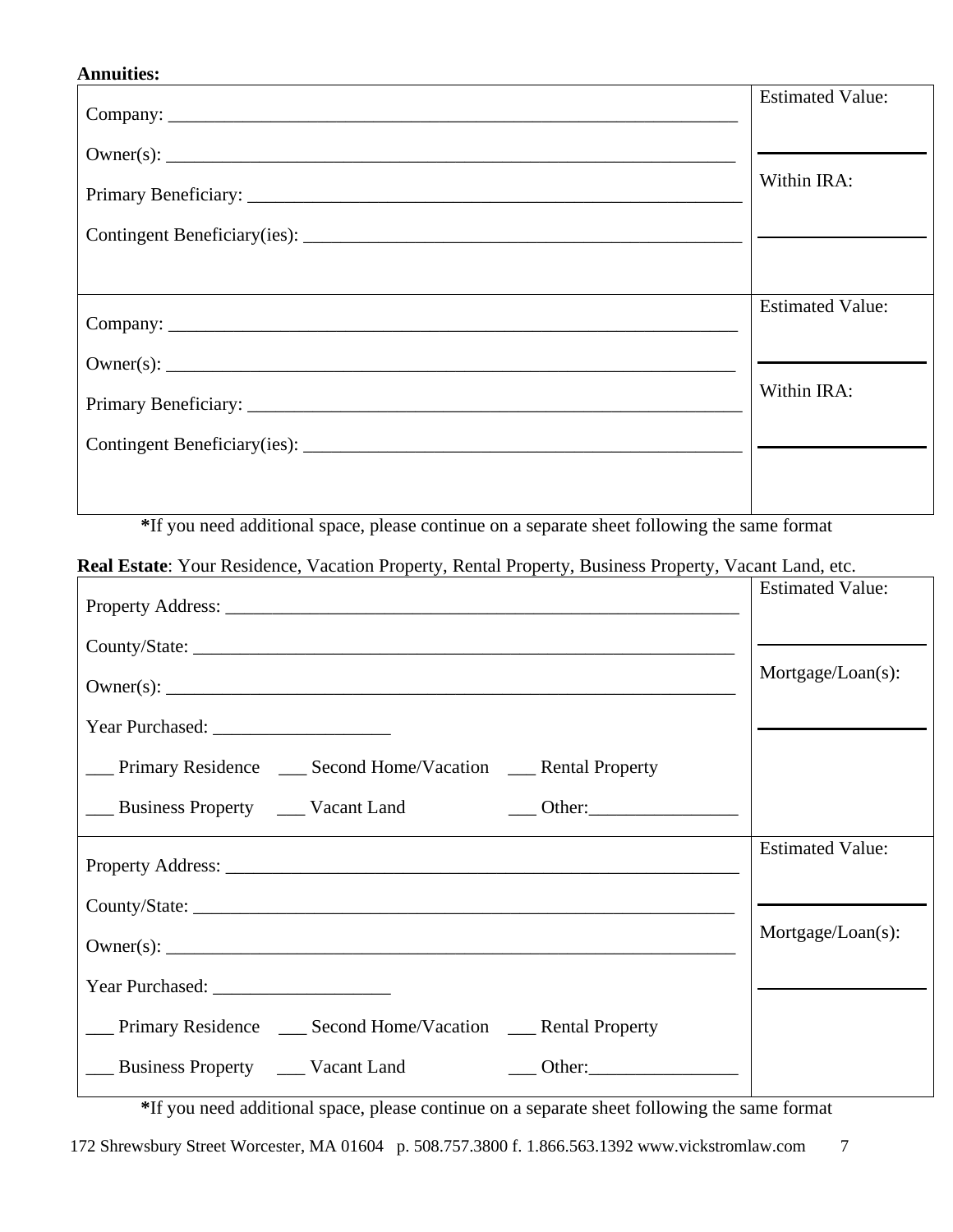#### **Motor Vehicles**: Car(s), Motorcycle(s), Boat(s), Snowmobile(s), etc.

|                                                                                                          | <b>Estimated Value:</b> |
|----------------------------------------------------------------------------------------------------------|-------------------------|
|                                                                                                          |                         |
|                                                                                                          | Loan Amount:            |
|                                                                                                          |                         |
|                                                                                                          |                         |
|                                                                                                          | <b>Estimated Value:</b> |
|                                                                                                          |                         |
| Type: ________________________Year/Make/Model: _________________________________                         | Loan Amount:            |
|                                                                                                          |                         |
| *If you need additional space, please continue on a separate sheet following the same format             |                         |
| Business Interest(s): List any business interest(s) that you own (corporations, LLC, partnerships, etc.) |                         |
|                                                                                                          | <b>Estimated Value:</b> |
|                                                                                                          |                         |
|                                                                                                          |                         |

Percent of Ownership: \_\_\_\_\_\_ % Is there a buy/sell agreement? \_\_\_\_\_

**\***If you need additional space, please continue on a separate sheet following the same format

## **Tax Returns:**

| Has the Applicant and/or Spouse filed tax returns in the last 2 years?                                  | Yes | N <sub>0</sub> |  |
|---------------------------------------------------------------------------------------------------------|-----|----------------|--|
| Will the Applicant and/or Spouse file tax returns for next year?                                        | Yes | N <sub>0</sub> |  |
| For married couples, do you file joint tax returns?                                                     | Yes | N <sub>0</sub> |  |
| Does the Applicant and/or Spouse have any of the following deductible expenses?                         |     |                |  |
| Student Loan Interest<br>Other Tax Deductions (List:<br>Alimony                                         |     |                |  |
| <b>Public Benefits:</b>                                                                                 |     |                |  |
| Has the Applicant or Spouse ever received SSI?<br>If so, when did they last get SSI? (month/year) _____ | Yes | No             |  |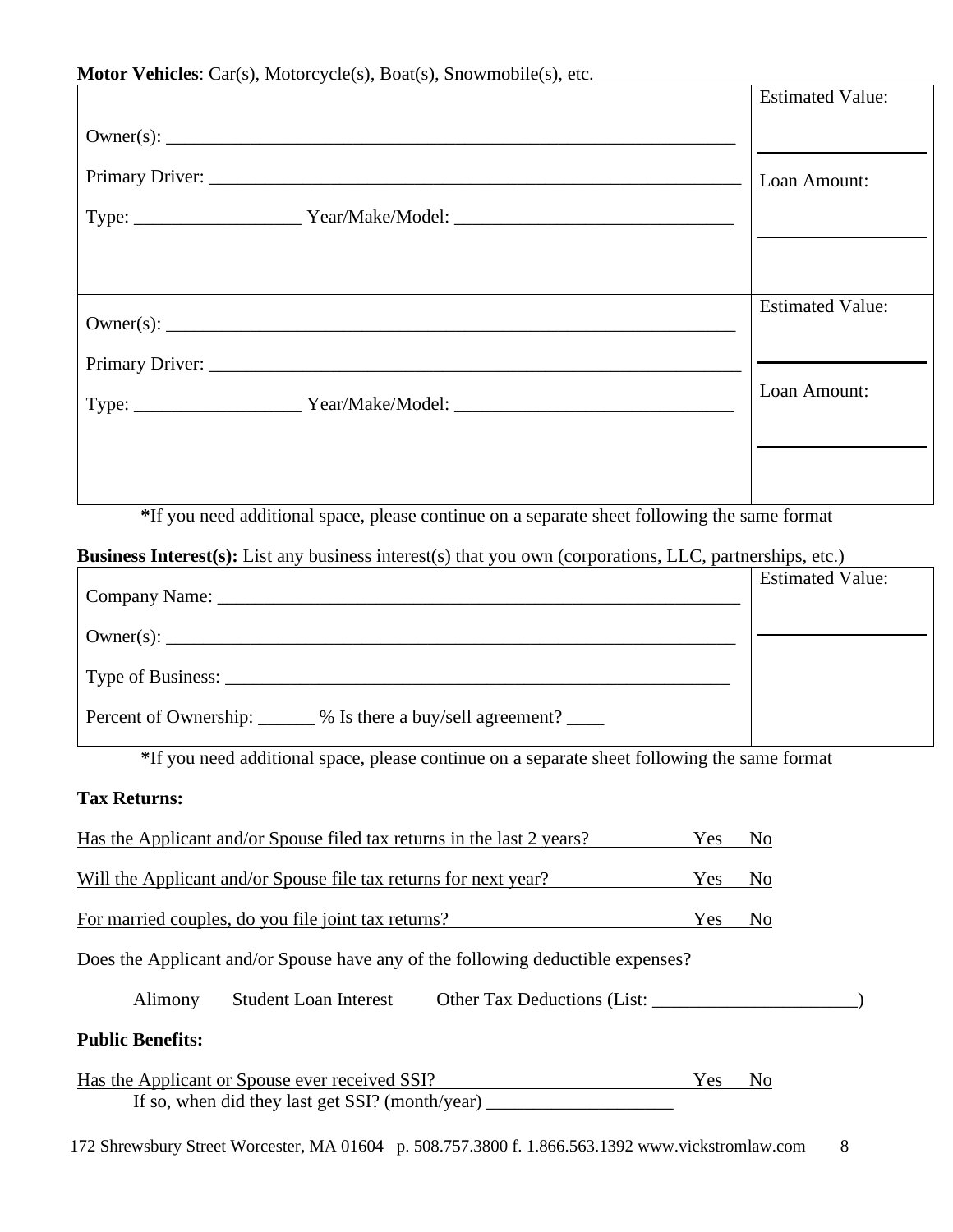## **HEALTH INSURANCE**

| msurance i iails                 |                        |                                    |        |                |
|----------------------------------|------------------------|------------------------------------|--------|----------------|
| <b>Applicant</b>                 |                        | <b>Spouse</b>                      |        |                |
| Medicare:<br>Yes                 | $\mathbf{N}\mathbf{o}$ | Medicare:                          | Yes No |                |
|                                  |                        |                                    |        |                |
| Federal Health Insurance: Yes No |                        | Federal Health Insurance: Yes      |        | N <sub>o</sub> |
|                                  |                        |                                    |        |                |
| Other Insurance*:<br>Yes No      |                        | Other Insurance <sup>*</sup> : Yes |        | N <sub>0</sub> |
|                                  |                        |                                    |        |                |
| Other Insurance*:<br>Yes         | N <sub>0</sub>         | Other Insurance <sup>*</sup> : Yes |        | N <sub>o</sub> |
|                                  |                        |                                    |        |                |
| Medicare Part D Plan:<br>Yes     | N <sub>0</sub>         | Medicare Part D Plan: Yes          |        | N <sub>0</sub> |

## **Insurance Plans**

*\*Includes insurance through employer, former employer, and coverage purchased directly.*

## **MISCELLANEOUS QUESTIONS**

### **In the past 60 months (past 5 years) has the Applicant, Spouse, and/or someone acting on their behalf done the following:**

| Transfer income or the right to income?                                | Yes | N <sub>0</sub> |
|------------------------------------------------------------------------|-----|----------------|
| Transfer, change ownership in, give away, and/or sell any assets?      | Yes | N <sub>o</sub> |
| Change the ownership of any real estate (including, but not limited to |     |                |
| a life estate)?                                                        | Yes | N <sub>o</sub> |
| Add a name to the deed of any property owned?                          | Yes | N <sub>0</sub> |
| Give any mortgages or loans on any property and/or assets?             | Yes | N <sub>o</sub> |
| Purchase and/or change an annuity?                                     | Yes | N <sub>o</sub> |
| Transfer assets into and/or our of a trust?                            | Yes | N <sub>o</sub> |

#### **Pre-Paid/Pre-Need Burial:**

Does the Applicant and/or Spouse have any of the following:

| <b>Burial Contract/Pre-Need Funeral</b> | Yes | No |
|-----------------------------------------|-----|----|
| <b>Burial Trust</b>                     | Yes | No |
| <b>Burial Plot</b>                      | Yes | No |
| <b>Burial Bank Account</b>              | Yes | Nο |
| Life Insurance for Burial               | Yes | Nο |